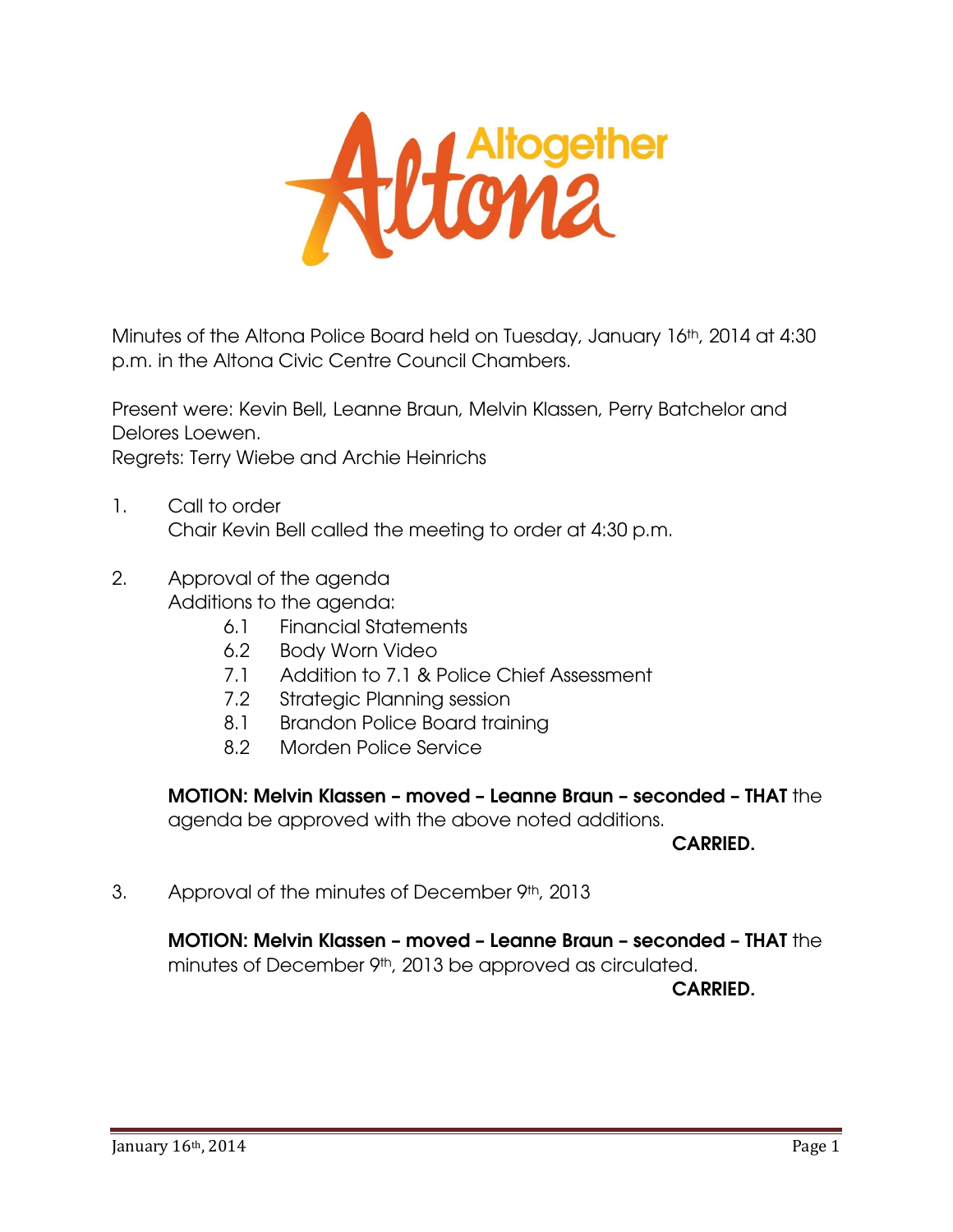- 4. Chair's Report Report on meeting with Altona Town Council Chair Kevin Bell reported that Perry and he provided the Altona Town Council a presentation on the replacing the position left by Ryan Coward's resignation requesting that Council continue funding this position.
- 5. Altona Police Service Monthly Report 5.1 Monthly Report Chief Batchelor reviewed the monthly activities of the Altona Police Service. Constable Ryan Coward has resigned and is working for CN Police.
- 6. Chief of Police report

6.1 Financial Statements Chief Batchelor reviewed the November 30<sup>th</sup>, 2013 financial report.

MOTION; Leanne Braun – moved – Melvin Klassen – seconded – THAT the November 30<sup>th</sup>, 2013 financial statement be approved as presented. **CARRIED.** 

6.2 Body Worn Video

Chief Batchelor reported that all Officers will be wearing body-worn video cameras. This camera takes the place of their mics and connects right to their radios and is a video camera that will benefit both the Officer and the clients. The camera records onto a smart card. The Police Department will be developing a new camera policy, which will also determine how long we will keep the information recorded. They will not be deployed until Policy is developed

- 7. Review of Procedures & Police Chief Assessment
	- 7.1 Review of Policy & Procedures

Board members reviewed the Policy & Procedures draft manual and approved the following changes inclusive of all highlighted changes in the draft copy presented to the Board:

Add: Appendix D. Letter from Minister Swan authorization of Board members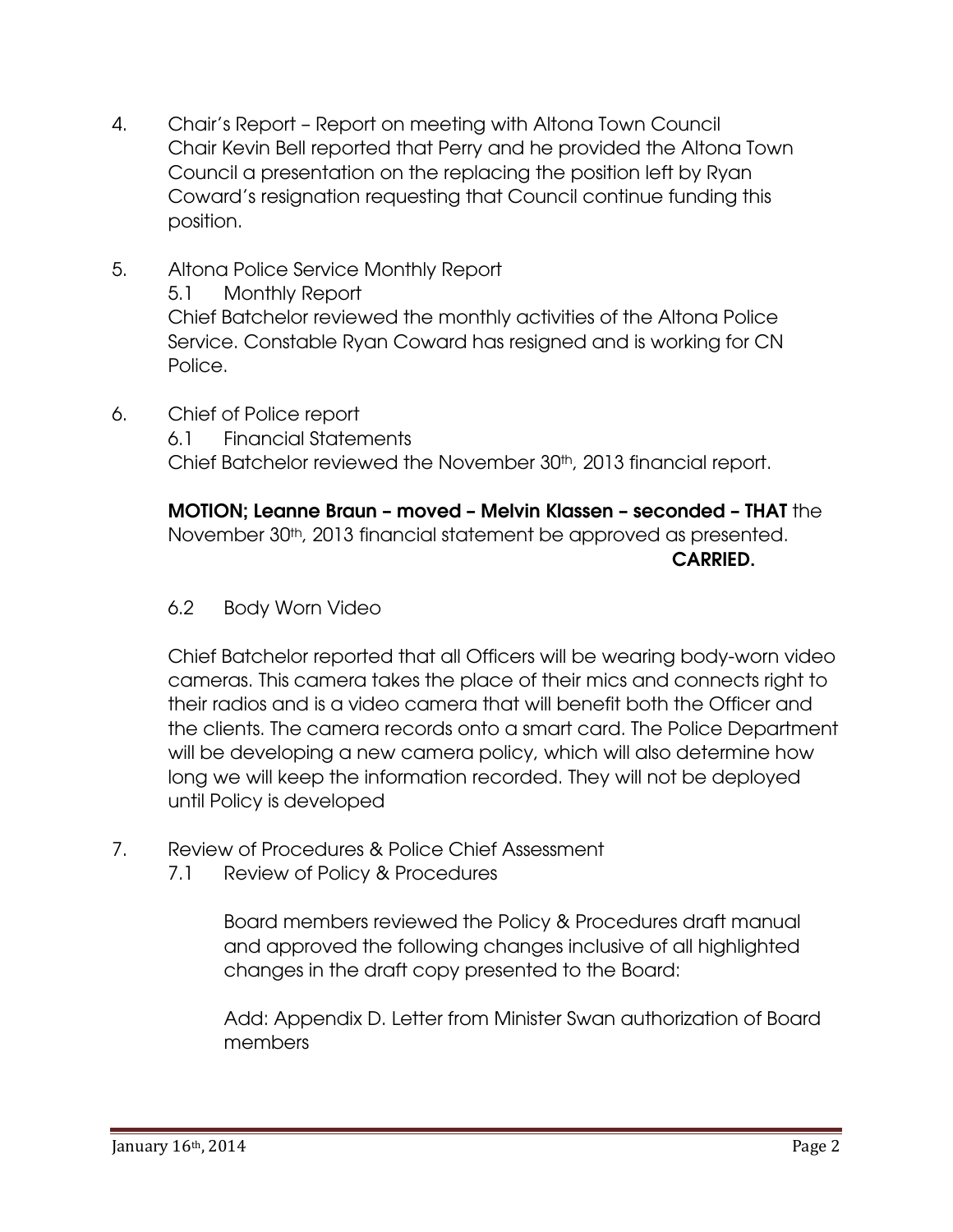Page 8: Change under 1.2 Governance – paragraph 2 structured to structures

1.3 Oversight –capitalize the P in police

2.1 Authority and accountability – Paragraph #3 " The Board demonstrates…" Leanne to revise – parallel sentence.

Under 2.2 – add – Manitoba Human Rights Act The Town of Altona Personnel Policy

> Remove – Provincial Police Services Agreement and RCMP Municipal Policing Services Agreement Royal Canadian Mounted Police Act RCMP Operations and Administrative Manuals

2.4 Remove: "Establish guidelines….." Replace with: In accordance with the Manitoba Commission regulations that:

1. No action or proceeding may be brought against municipal police board members for anything done or omitted to be done, in good faith, in the exercise of their powers and duties under the PSA

2. The municipality must protect police board members from harm or cost and agree to pay any debt, lawsuit or claim which may arise as a result of police board members exercising their powers and duties under the PSA by ensuring that police board members and the police board itself are adequately insured under the municipality's insurance policy."

- 2.5 Remove "operating in all ways" from 2.5 a.)
- 3. 3.1 In paragraph 3.1 remove "not inconsistent" to consistent
- 3.2 Rename: Partner Municipals & Financial Management

Change to: In managing the finances of the Altona Police Service the Board must develop a budget and seek approval from the partner municipalities. The budget is comprised of the estimated cost and revenues of the Altona Police Board and the estimated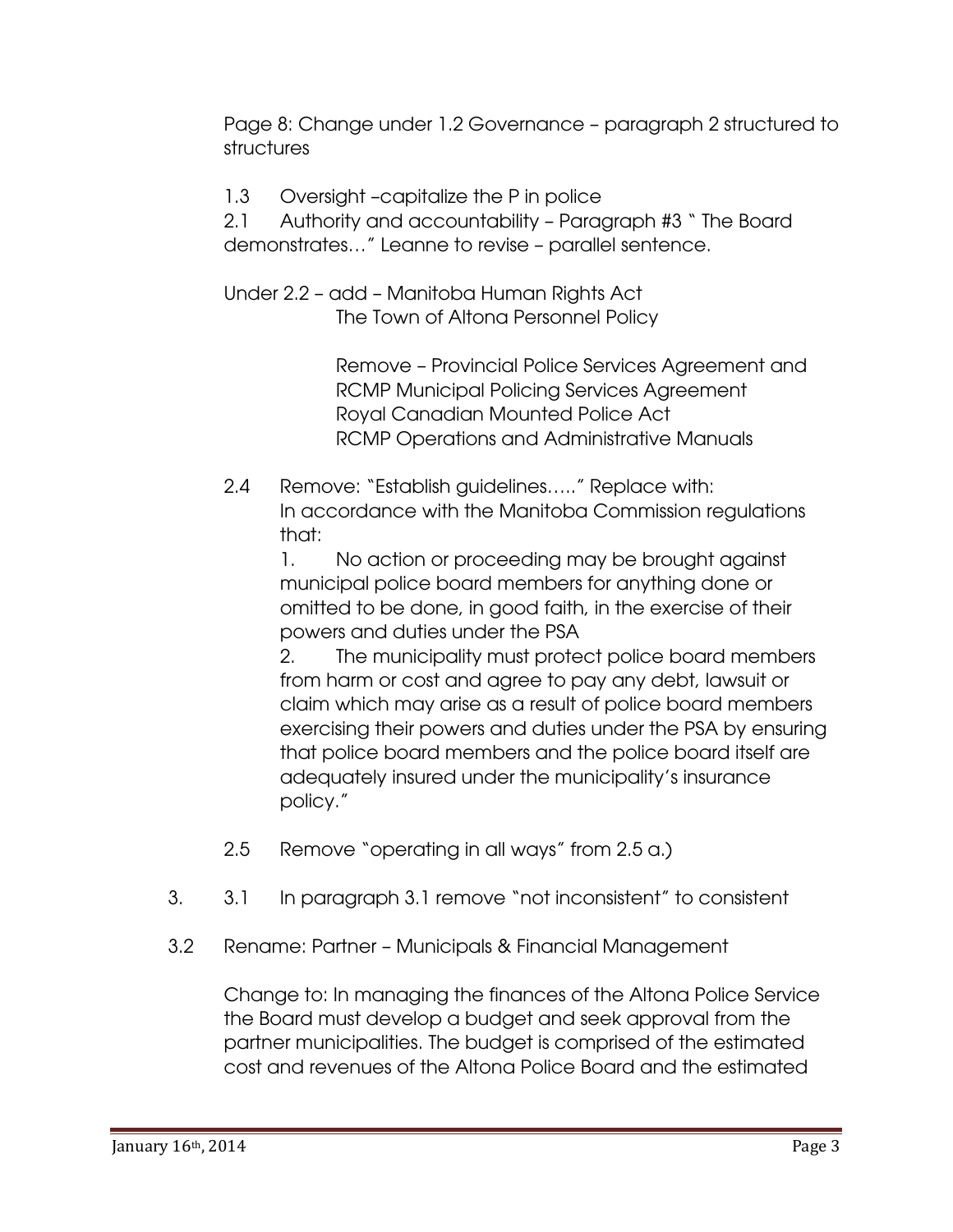costs of operating the Board after the approval of the annual budget.

REMOVE paragraph 2 and 3 and insert the following: ADD THE Following points:

> 1. The Altona Police Board must submit budget in a timely manner to the Town of Altona budget system for its review, consideration and approval.

2. Once the budget is approved by the Town of Altona Council, the Altona Police Board must allocate funds in such a way that adequate and effective policing services are being provided and to ensure the strategic goals and objectives will be met.

3. The Altona Police Chief is responsible to the Altona Police Board for the financial planning, control, administration and management of the Altona Police Service`s operational and capital budgets

4. The Altona Police Board must ensure that the Altona Police Service expenditures do not exceed the allocated budget without the prior approval from the Town of Altona Council.

5. The Altona Police Board must establish a contingency plan with the Town of Altona Council to address the impact of unforeseen critical issues or expenditures.

6. The Altona Police Chief must be given authority to expend budgeted operating funds, unless the Board suspends this general authority.

Under 3.3 Strategic Planning – add the following:

- 1. The Altona Police Board must establish a multi-year strategic plan for the Altona Police Board.
- 2. The Altona Police Board must work with the Altona Police Chief to devise a strategic plan that establishes an organizational focus for the Altona Police Service and delivery of policing services while reflecting the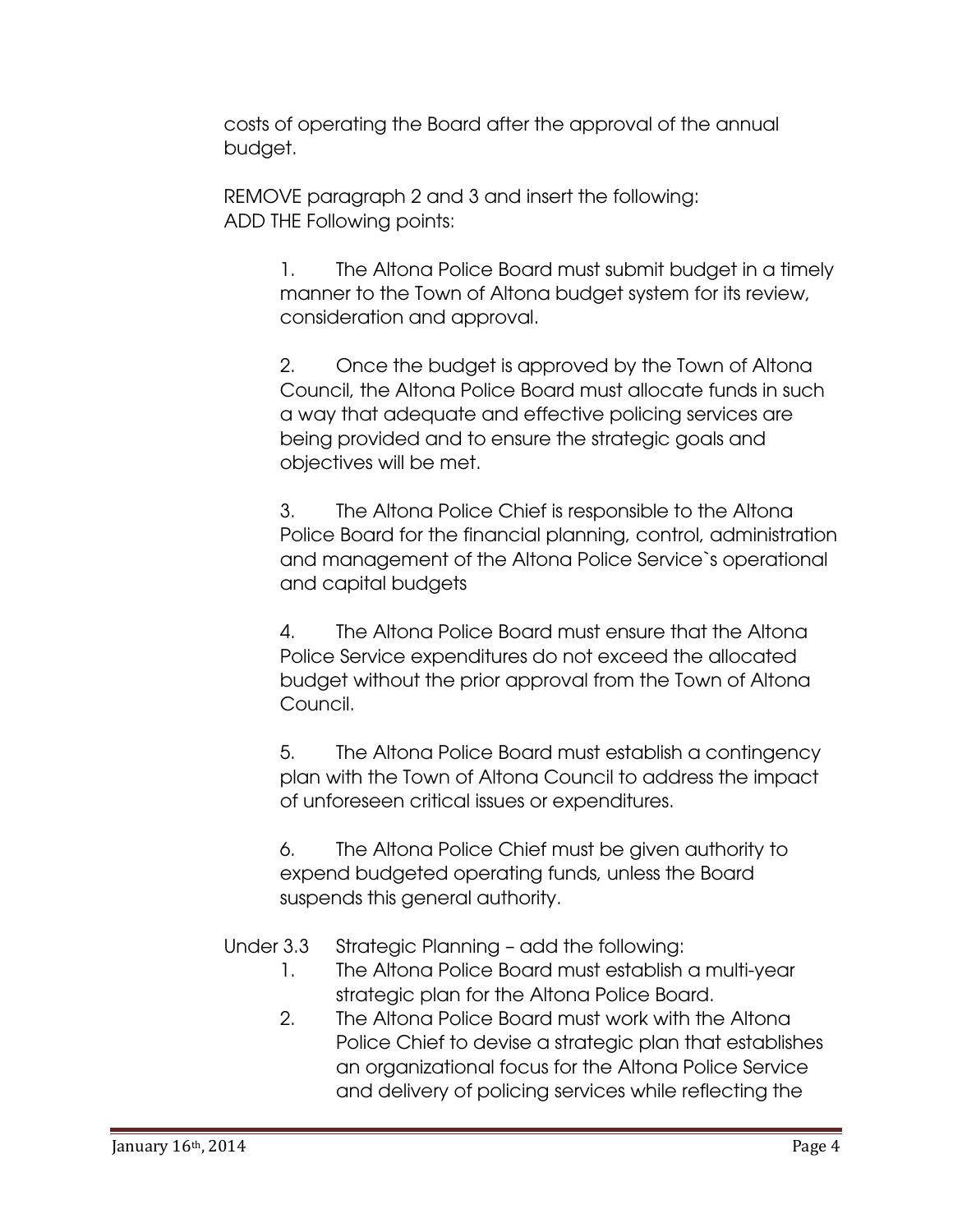public interest and incorporating the community`s needs and values within this objectives, goals and tactics.

- 3. The Altona Police Board must ensure that the strategic plan contains performance indicators that measure success
- 4. The Altona Police Board must ensure that the strategic plan is available to the public.

Under 3.4 - Communication with Stakeholders

(2) Communication which provides regular and periodic reports …." the second paragraph to be worded as follows: "The Chair/Board member should attend….."

Omit last paragraph under (2) "The Regional Policing Agreement….priorities and goals."

4.3 Complaints against police – Include pages 48-51 of the Manitoba Police Board manual

> 1. All complaints to the Altona Police Board about the Altona Police Chief's conduct must be made in writing, signed and dated. If the complainant is unable to put the complaint into writing, the person to whom the complaint is made shall: take down the complaint in writing; read the complaint back to the complainant; and, have the complainant sign and date the complaint. Any complaint must include a means for the Altona Police Board to communicate with the complainant (ex: phone number, address, email address, etc.)

2. The Altona Police Board will deal with each complaint in accordance with the processes noted below. There are four distinct processes at the disposal of the Altona Police Board to address complaints received against the Chief of Police.

Process 1: Ministerial Assignment of Investigation: To be used if a complaint about an alleged criminal offence committed by the Chief comes to the attention of the Board.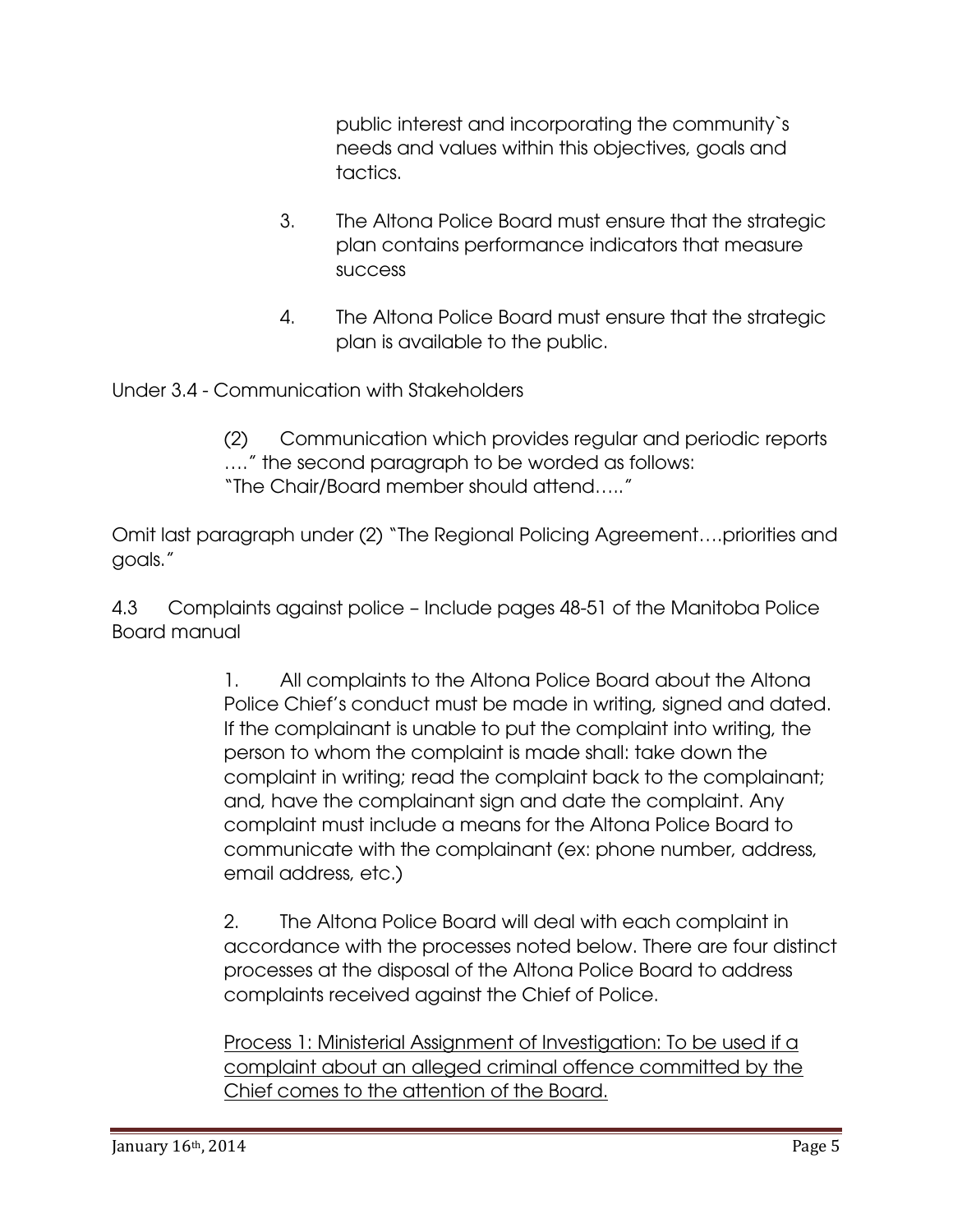Under section 20 of the PSA, if the minister believes it is the interest of the administration of justice, the minister may assign the investigation into an alleged office that would normally be conducted by a police service or independent investigation unit to the RCMP or another police service in Manitoba or another Canadian province.

i.) If the complaint would normally be investigated by a police service or independent investigation unit the Police Board must forward the complaint to the minister, or designate, to determine how an investigation of the alleged complaint should proceed.

ii.) The Police Board must not interfere with any investigation being undertaken by a policing agency. Board members must cooperate in the investigation and ensure the cooperation of the Police Chief to the fullest extent possible. If a complaint has been forwarded to the minister, the Police Board should make the Towns of Altona and Plum Coulee aware of this, unless otherwise instructed by the investigating authority.

Process 2: Law Enforcement Review Agency (LERA) To be used if the Board becomes aware of a disciplinary default committed by the Police Chief.

iii.) If the Police Board receives complaint that may fall within LEAR'S purview, the Police Board must make the complainant aware of their ability to file a complaint with LERA under section 11(1) of *The Law Enforcement Review Act.* The Altona Police Board as a third party may also bring this complaint forward to LERA.

iv) The Police Board must not interfere with any investigation being undertaken by LERA. Board members must cooperate in the investigation and ensure the cooperation of the Police Chief to the fullest extent possible. If the Police Board must make the Town of Altona aware of this.

Process 3: Police Chief Accounting to the Police Board for performance: To be used if the Board receives a complaint about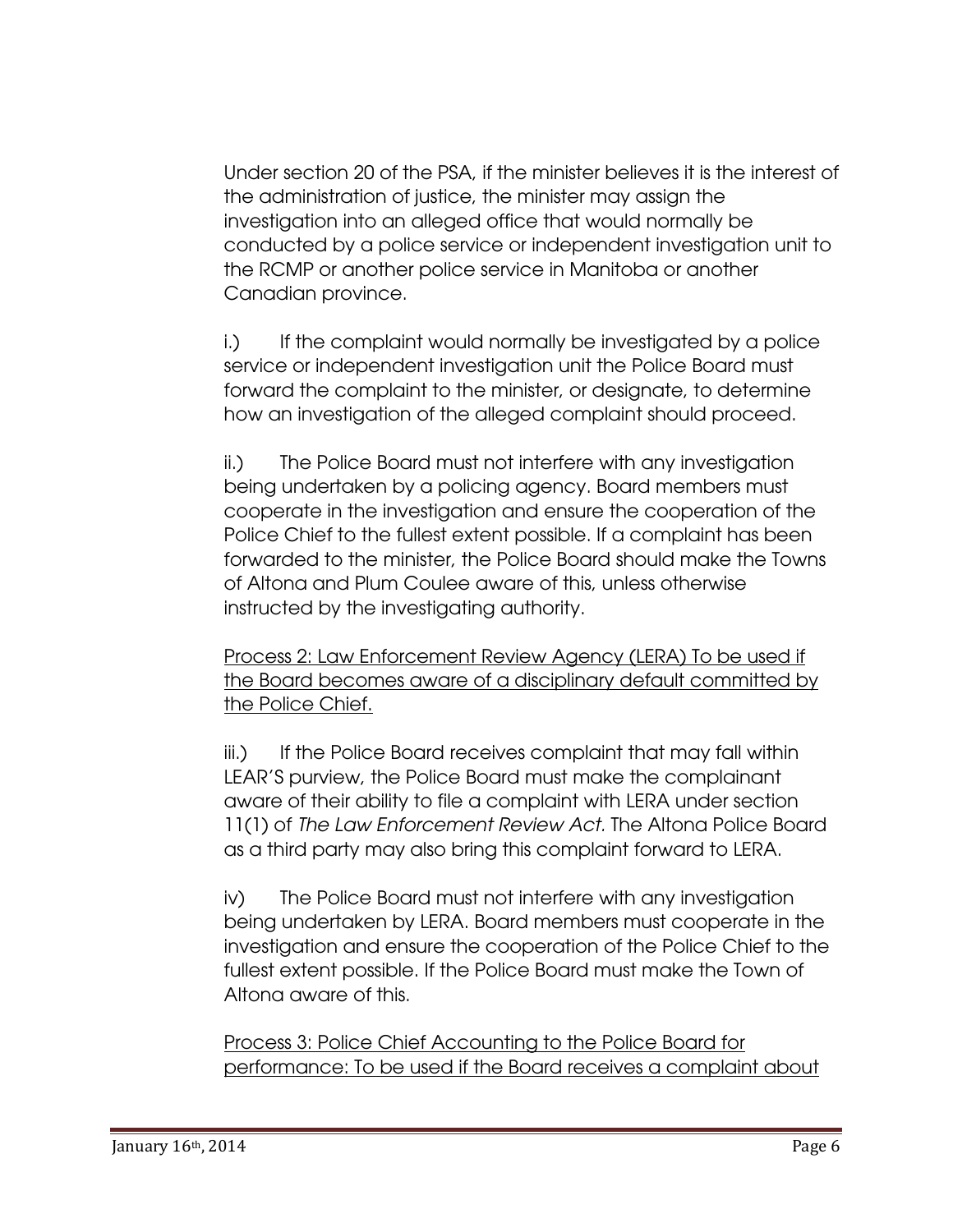the Police Chief's performance ex: The Police Chief is not working on the priorities set forth in the strategic plan, etc.

v.) The Police Board must create a practice to vet complaints whereby these complaints are forwarded to the Police Chief for him/her to account to the Police Board for the matter at issue.

Process 4: Administrative Review by the municipality: To be used if the Board becomes aware the Police Chief has violated a municipal process.

As the employing authority for the Police Chief, the Town of Altona has a responsibility to ensure any internal complaint concerning administrative process or policy that comes forward regarding the Police Chief is addressed through the Town's internal complaint review process. This process includes investigating the complaint and imposing any penalties, should the investigation deem a penalty is warranted.

i.) If the Police Board determines the Chief has violated an administrative policy or process, the complaint must be forwarded to the Town of Altona for administrative review.

Process 5: Police Chief Accounting to the Police Board for performance: To be used in relation to concerns about the Police Chief's performance. Ex: The Police Chief is not working on the priorities set forth in the strategic plan, etc.

ii.) The Police Board must create a practice to vet complaints whereby these complaints are forwarded to the Police Chief for him/her to account to the Police Board for the matter at issue.

3. The Police Board must give notice of the substance of all complaints about the Police Chief's conduct to the Police Chief.

4. The Board must create a practice whereby the Police Chief must disclose to the Police Board any act or involvement in a contentious matter or a matter that may bring the Police Board, the Police Service or the administration of justice into disrepute. The Police Board will treat this disclosure as it would a complaint by a complainant and follow the processes outlined above.